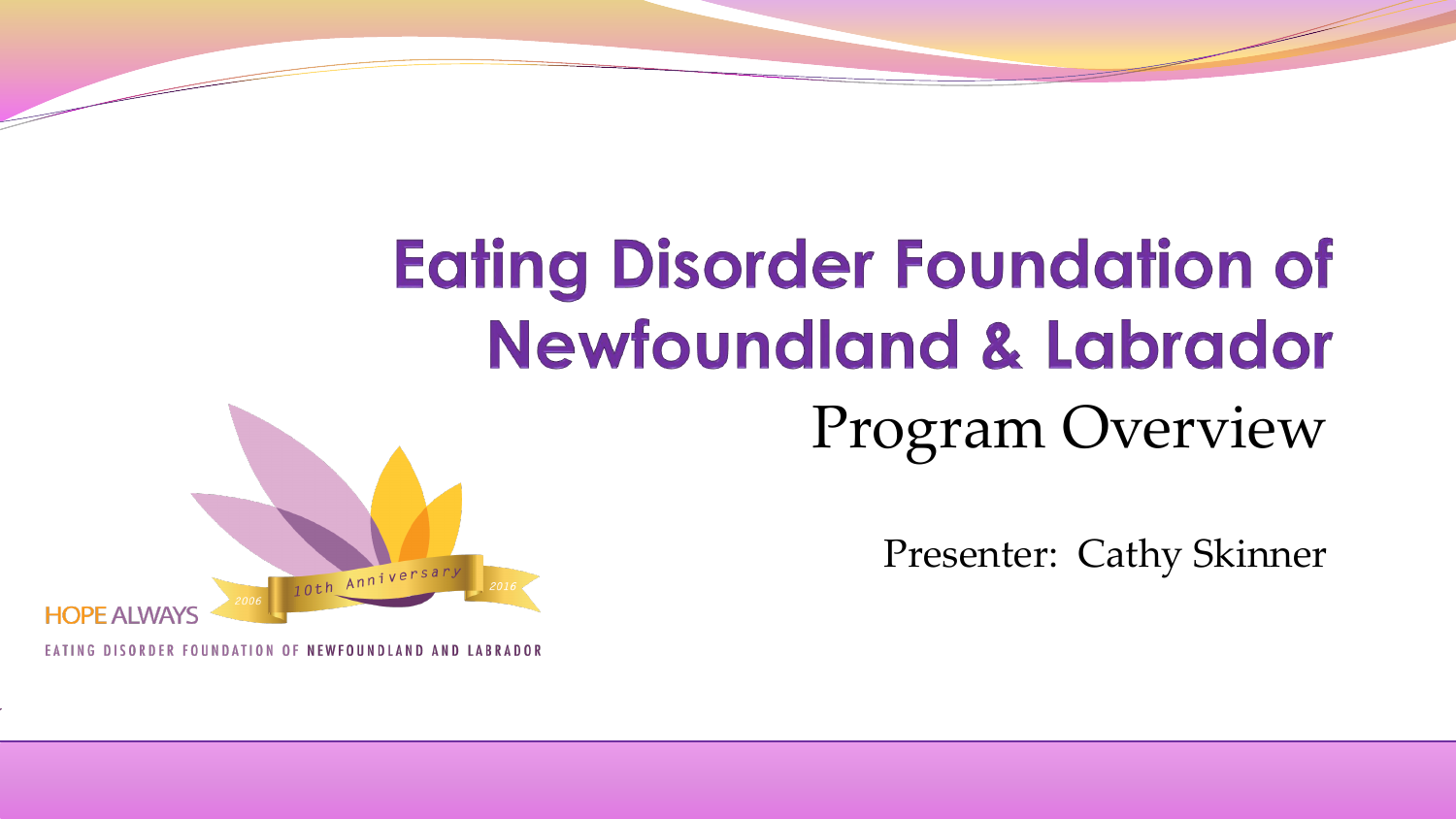# Eating Disorder Foundation of Newfoundland & Labrador

- Only leadership advocacy group in Newfoundland & Labrador dedicated promoting research and providing public support for those with an Eating Disorder
- Provides education and support for individuals and families who are affection by disordered eating
- Charitable, non for profit organization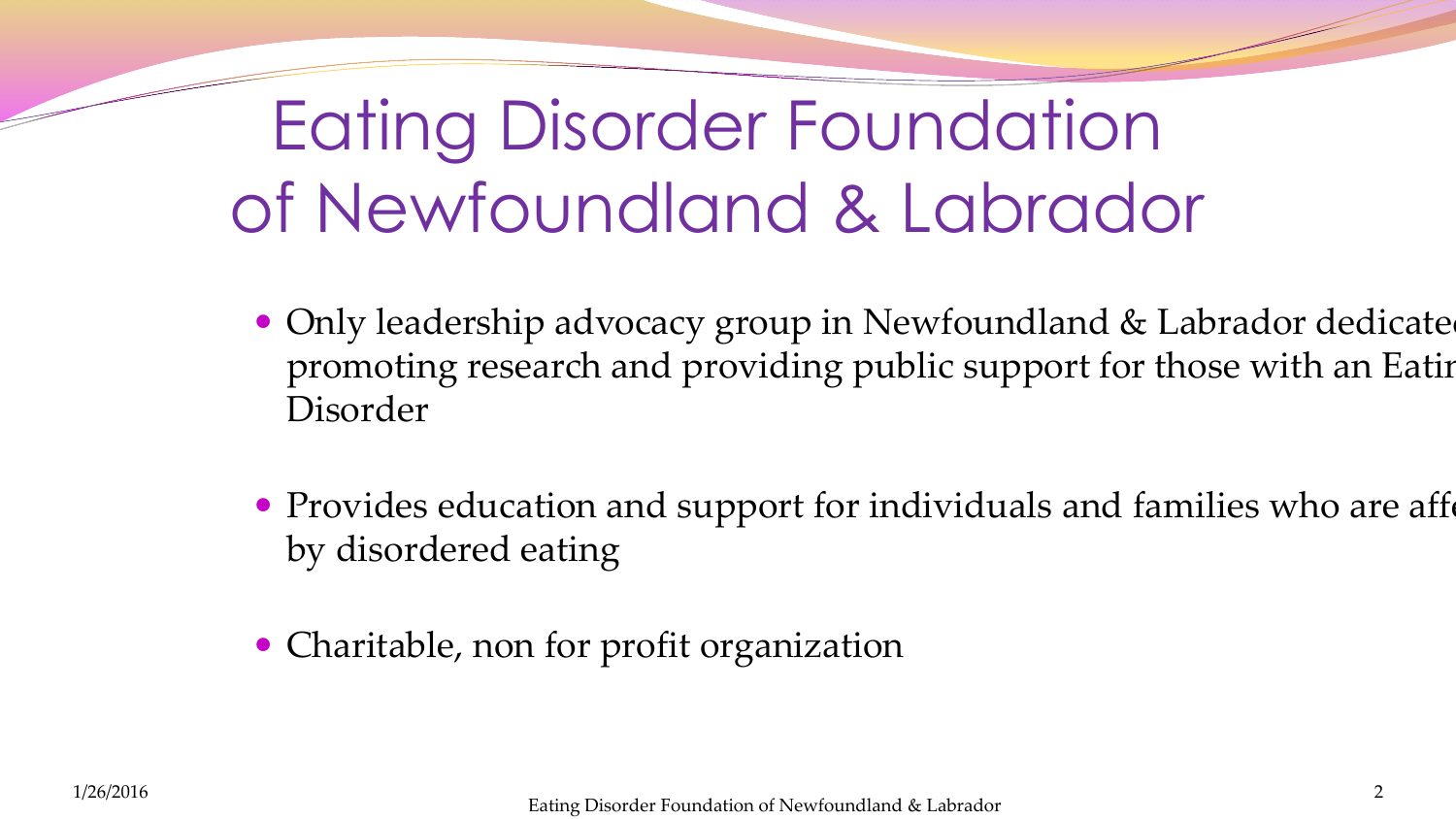# EDFNL Support and Educational Services Province Wide

- Bridge to Hope (8 week program)
- Family Supporting Families Info Session
- Sibling Support Group
- Client Consultation
- Family Consultation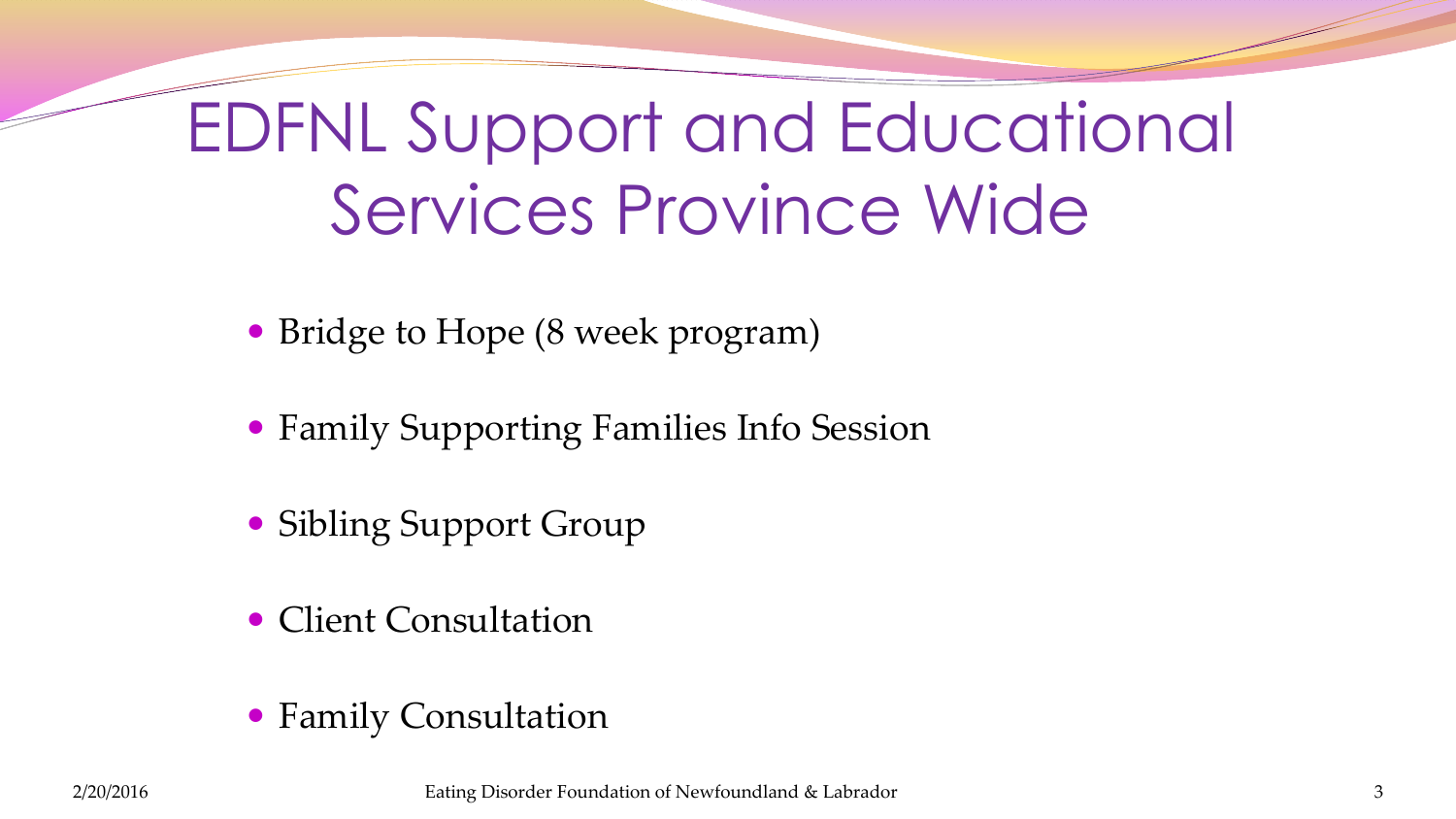#### EDFNL Support and Educational Services Province Wide (cont)

- Emotion Focused Family Therapy (2 day workshop)
- Emotion Focused Family Therapy Refresher Group
- School Presentations to Teachers
- General Presentations on Request
- Body Project (Prevention launching second half of 2016)
- 1/26/2016 Eating Disorder Foundation of Newfoundland & Labrador 4 • Parents of Hope (Eastern Health Program)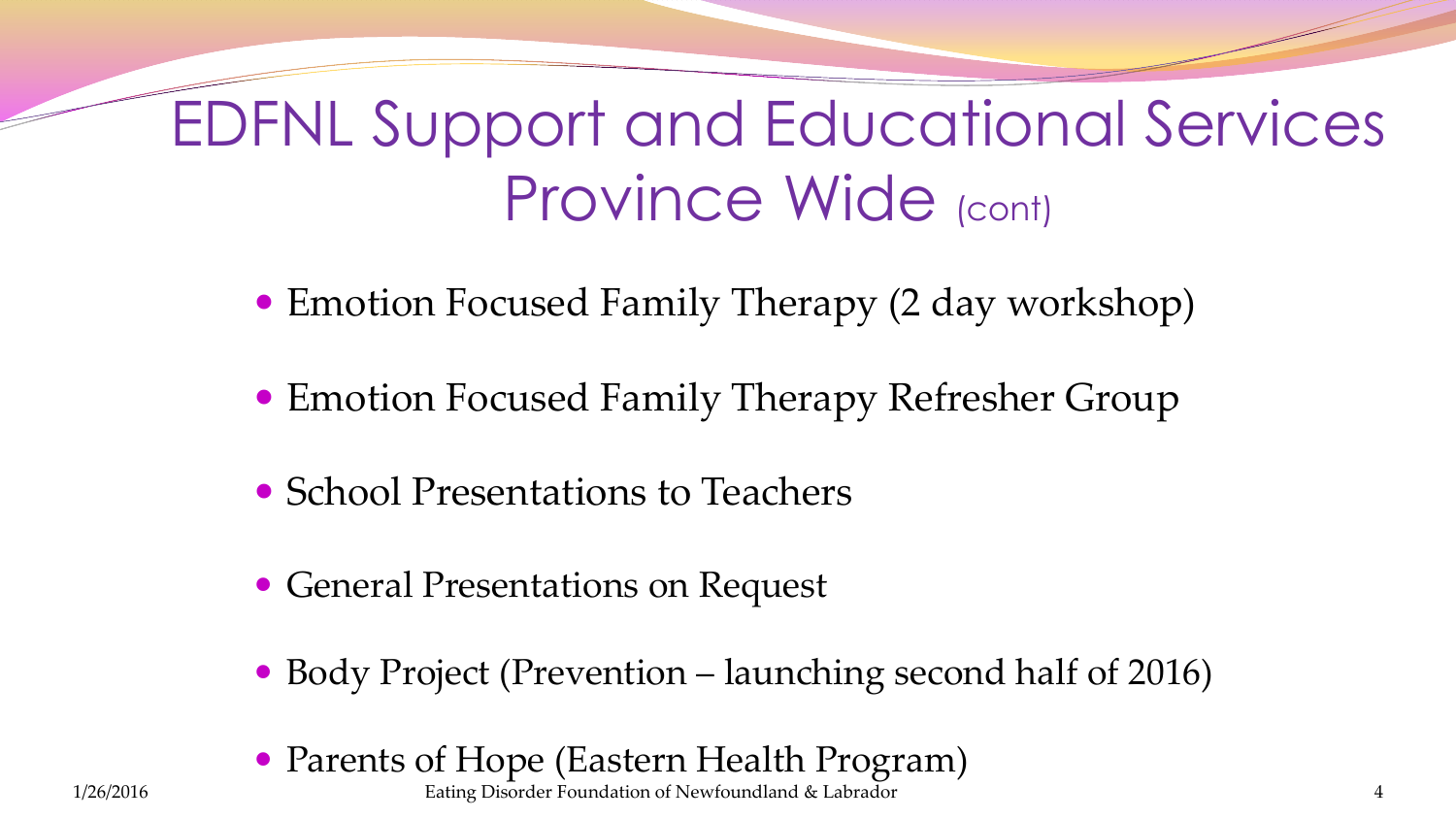# Bridge to Hope

- 8 week education and support group
- Group is run 3 to 4 times a year depending on need
- Offered by the Eating Disorder Foundation since 2012
- Over 250 Carers have attended
- Carers outside of St. John's able to join by teleconference
- Launching video conferencing Spring 2016 for Carers outside St. John's



1/26/2016 Eating Disorder Foundation of Newfoundland & Labrador 5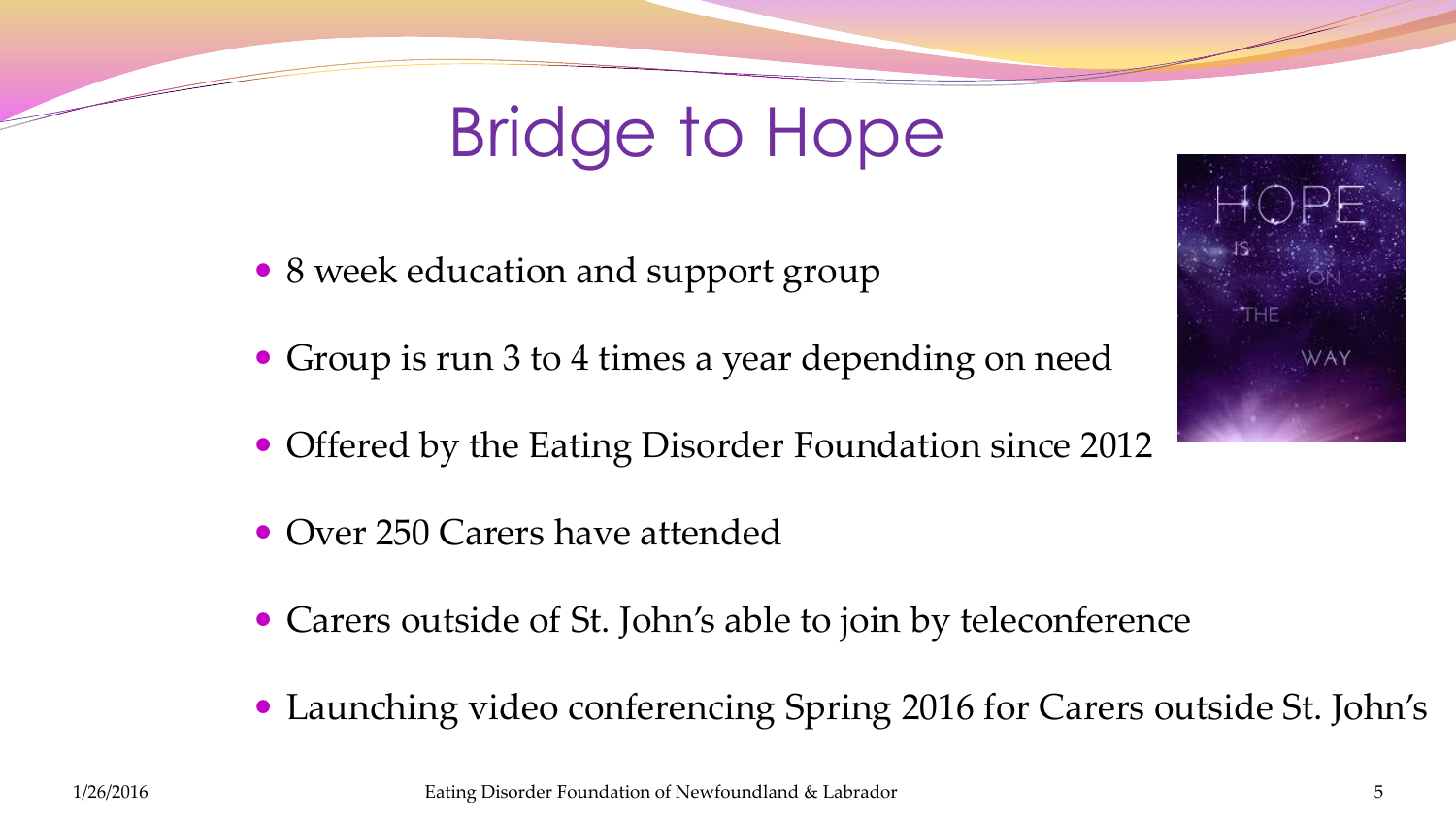# Bridge to Hope (cont)

Structure of Group:

- Week One: Parents Share Their Stories
- Week Two: Pediatrician/Medical Doctor: Dr. Dominic/Dr. Picco
- Week Three: Psychologists: Sarah Pegrum/Jennifer Vickery
- Week Four: Psychiatrist: Dr. Hofner
- Week Five: Dietitian: Tanya Martin/Nancy Rogers
- Week Six: Social Worker: Nancy White
- Week Seven: Experienced Parents of Hope
- Week Eight: Parents Review and Share Feedback

2/20/2016 Eating Disorder Foundation of Newfoundland & Labrador 6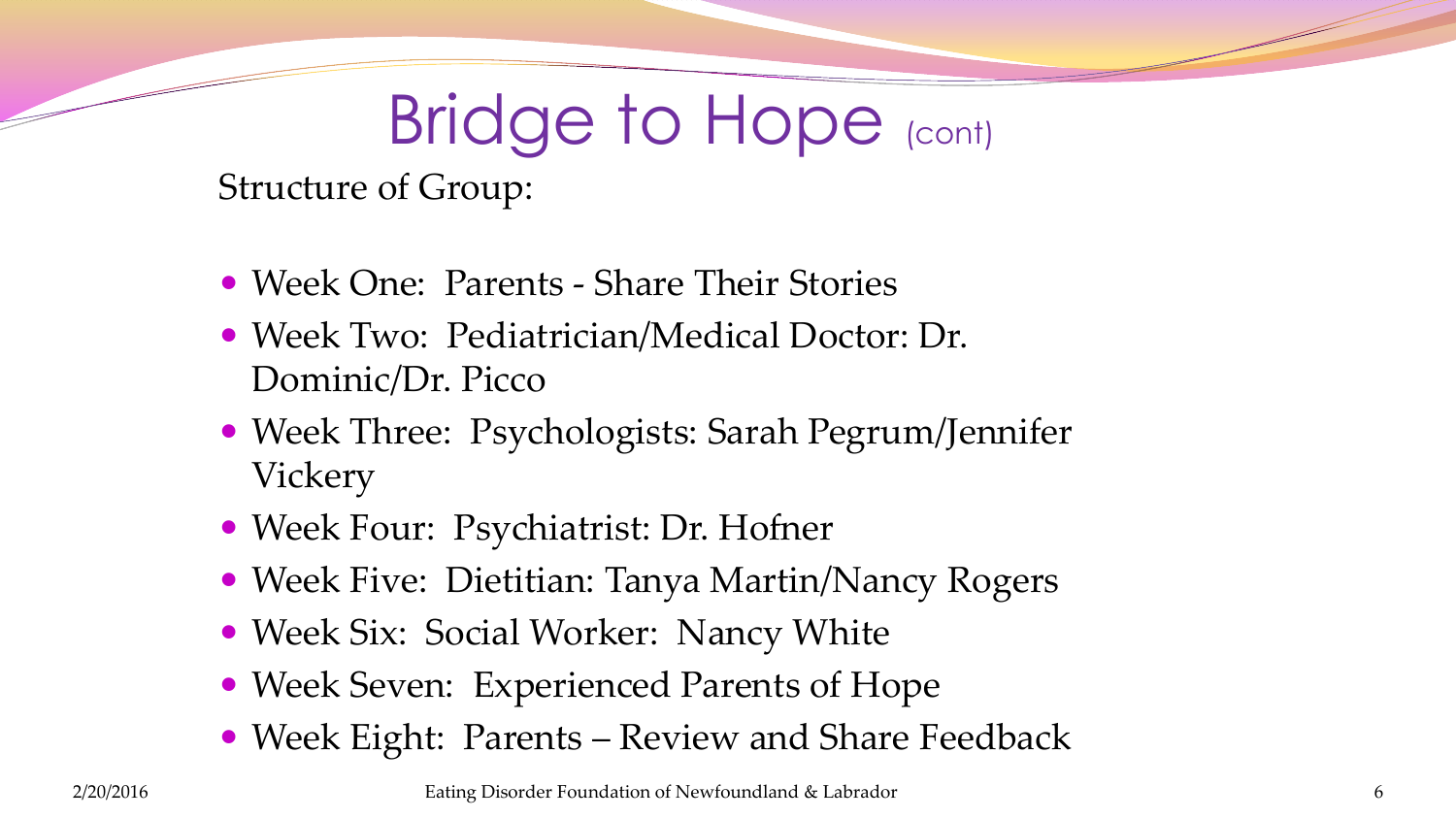

Comments from Carers that have attended the Bridge to Hope

"This is an essential starting point for anyone who wants to help a loved one with an Eating Disorder"

"Please keep up the passion and know what a difference you are making in the lives of families"

"All the research in the world can not replace or compare with the knowledge, support and hope this program has given us"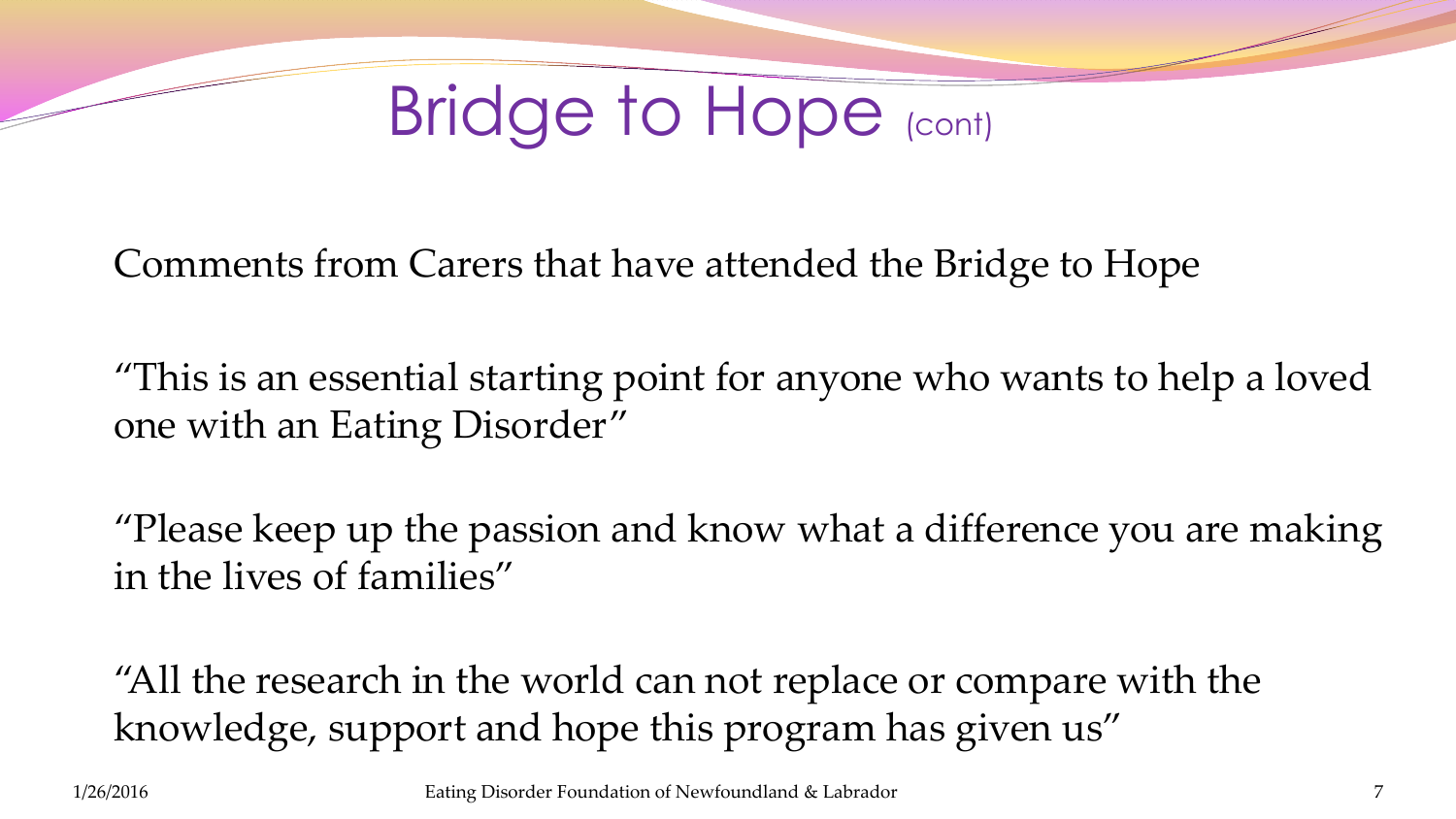# Families Supporting Families

An "as needed" support and information session



- Facilitators share their personal journey in the world of Eating Disorders
- Provides a safe environment for Carers to share their stories
- Carers receive information on Eating Disorders; Causes, Types, Impacts and Affects
- Discuss services available through the Eating Disorder Foundation and Eastern Health